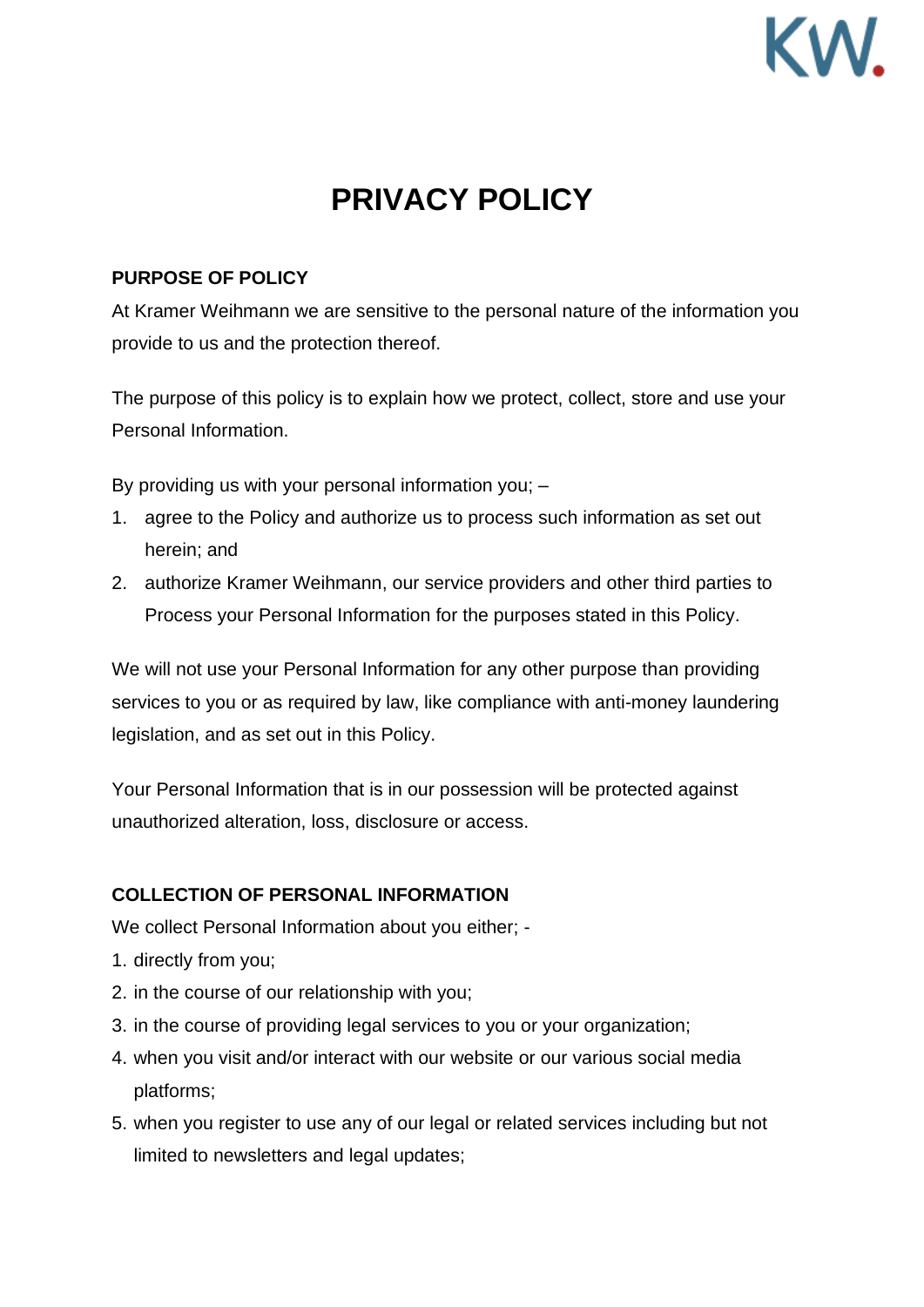

- 6. when you visit our offices;
- 7. in limited instances, from third parties where such information is publicly available or for legitimate business purposes;
- 8. through the use of cookies, which will mainly be used to identify visitors that return to our website.

We may also receive Personal Information about you from third parties (e.g., law enforcement authorities and other contracted entities in the context of collections, deed searches, credit bureaus, public databases and fraud prevention agencies**).**

#### **PERSONAL INFORMATION THAT ARE PROCESSED**

We may process the following categories of Personal Information about you: -

**Personal Details**: your name and photograph;

**Demographic information**: gender, date of birth, nationality, title and language preferences;

**Identifier information**: passport or national identity number, utility provider details, bank statements, tenancy agreements;

**Contact Details**: correspondence address, telephone number, email address; **Instruction details**: details of individuals instructing Kramer Weihmann, Personal Information included in correspondence, documents, evidence or other materials that we Process in the course of providing legal services;

**Attendance records**: details of meetings and other events organized by or on behalf of Kramer Weihmann that you have attended;

**Consent records**: records of any consents you may have given, together with the date and time, means of consent and any related information;

**Payment Details**: billing address, payment method, bank account number or credit card number; invoice records, payment records, SWIFT details; IBAN details, payment amount and payment date.

Employer details: where you interact with us in your capacity as an employee of an organization, the name, address, telephone number and email address of your employer, to the extent relevant.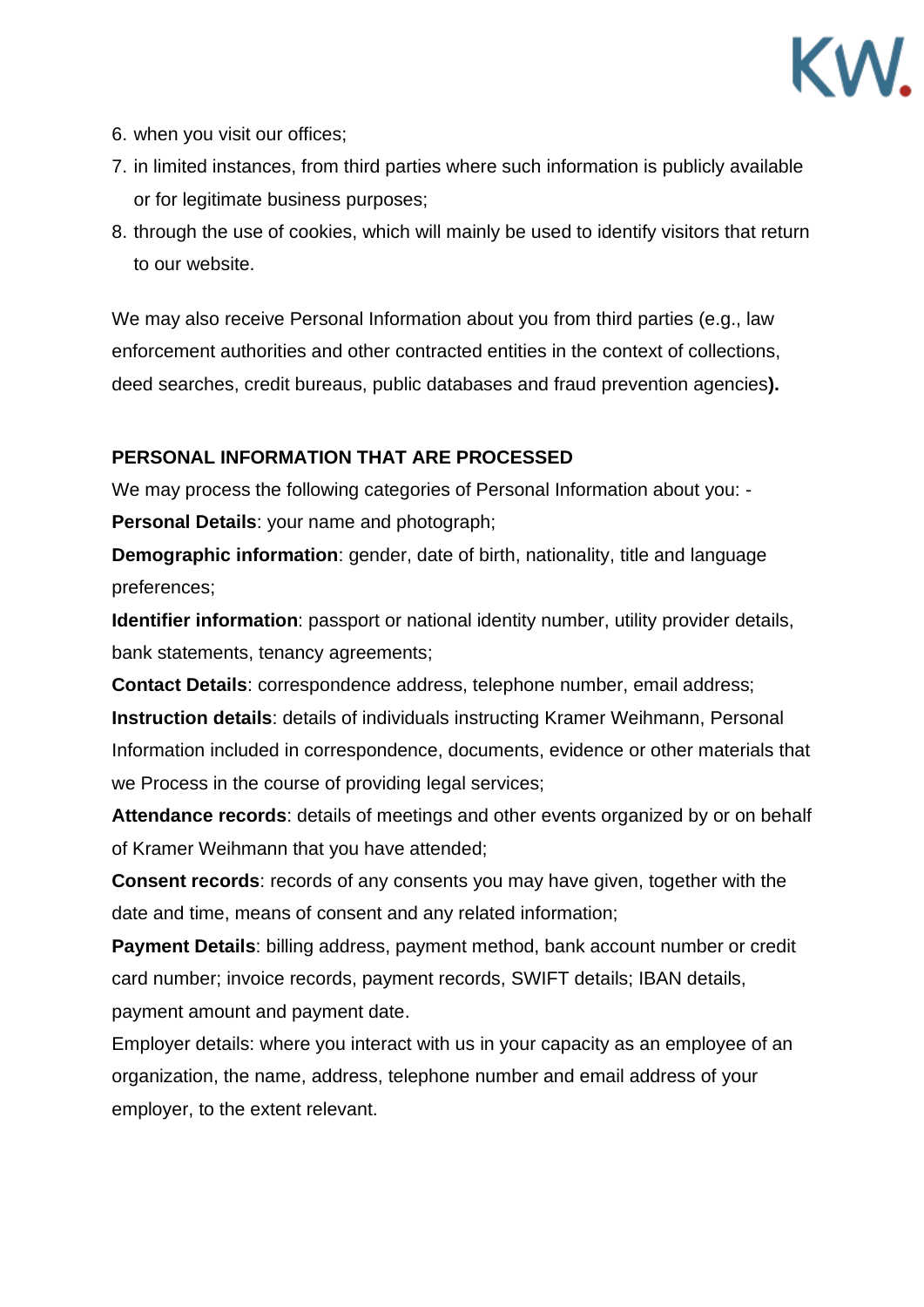

#### **PROCESSING OF PERSONAL INFORMATION**

Personal Information will be processed in the ordinary course of business of providing legal and related services.

Personal Information will only be used for the purpose which it was originally or primarily collected.

Personal Information will be used for a secondary purpose only if such purpose constitutes a legitimate interest and is closely related to the original or primary purpose for which it was collected.

We may subject your Personal Information to Processing during the course of various activities. Including, but not limited to, the following: -

- operating our business;
- analyses, evaluation, review, and collation of information in order to determine legal issues and potential disputes, provide legal advice and prepare or comment on opinions, memoranda, agreements, correspondence, reports, publications, documents relating to legal proceedings and other documents and records (whether in electronic or any other medium whatsoever);
- compliance with applicable law and fraud prevention;
- transfer of information to our Service Providers and other third parties; or
- recruitment.

#### **DISCLOSURE OF PERSONAL INFORMATION TO THIRD PARTIES**

We may disclose your Personal Information to our Services Providers, for legitimate business purposes, in accordance with applicable law and subject to applicable professional and regulatory requirements regarding confidentiality.

In addition, we may also disclose your Personal Information with third party services, agents, contractors, employees, law enforcement agencies or business affiliates. We will only share your Personal Information in these instances where it is necessary for us to do so and only to the extent that your Personal Information is needed for such third parties to perform their services or obligations.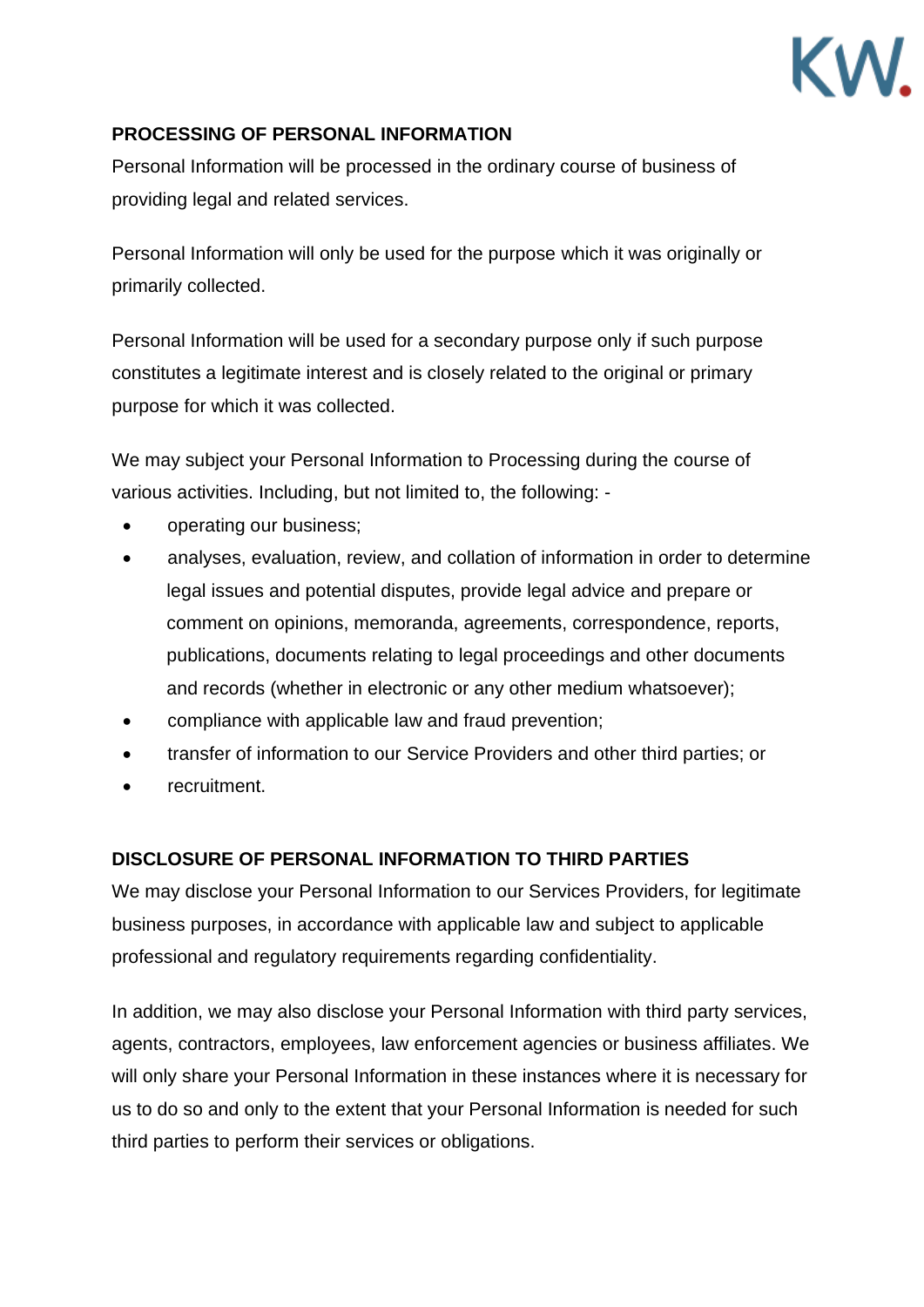

#### **INTERNATIONAL TRANSFER OF PERSONAL INFORMATION**

We may transfer your Personal Information to recipients outside of the Republic of South Africa for our legitimate business purposes.

The transfer of Personal Information outside of the Republic of South Africa is subject that the country to which the data is transferred has adopted a law that provides for an adequate level of protection substantially similar to POPIA.

#### **DATA SECURITY**

We implement and take all reasonable steps to ensure your Personal Information in our possession is protected against accidental or unlawful destruction, loss, alteration, unauthorized disclosure, and unauthorized access.

We protect your Personal Information by using electronic and computer safeguards like firewalls, physical and electronic access control to our building.

We only authorize access to Personal Information to those employees who require it to fulfill their designated responsibilities.

Where there are reasonable grounds to believe that your Personal Information that is in our possession has been accessed or acquired by any unauthorized person, we will notify the relevant regulator and you.

The internet is an open system, therefore the transmission of information via the internet is not completely secure. Although we will implement all reasonable measures to protect your Personal Information that is in our possession, we cannot guarantee the security of any information transmitted using the internet.

#### **RETENTION OF DATA**

Personal Information will be retained in accordance with the required retention periods in law or legitimate business purposes.